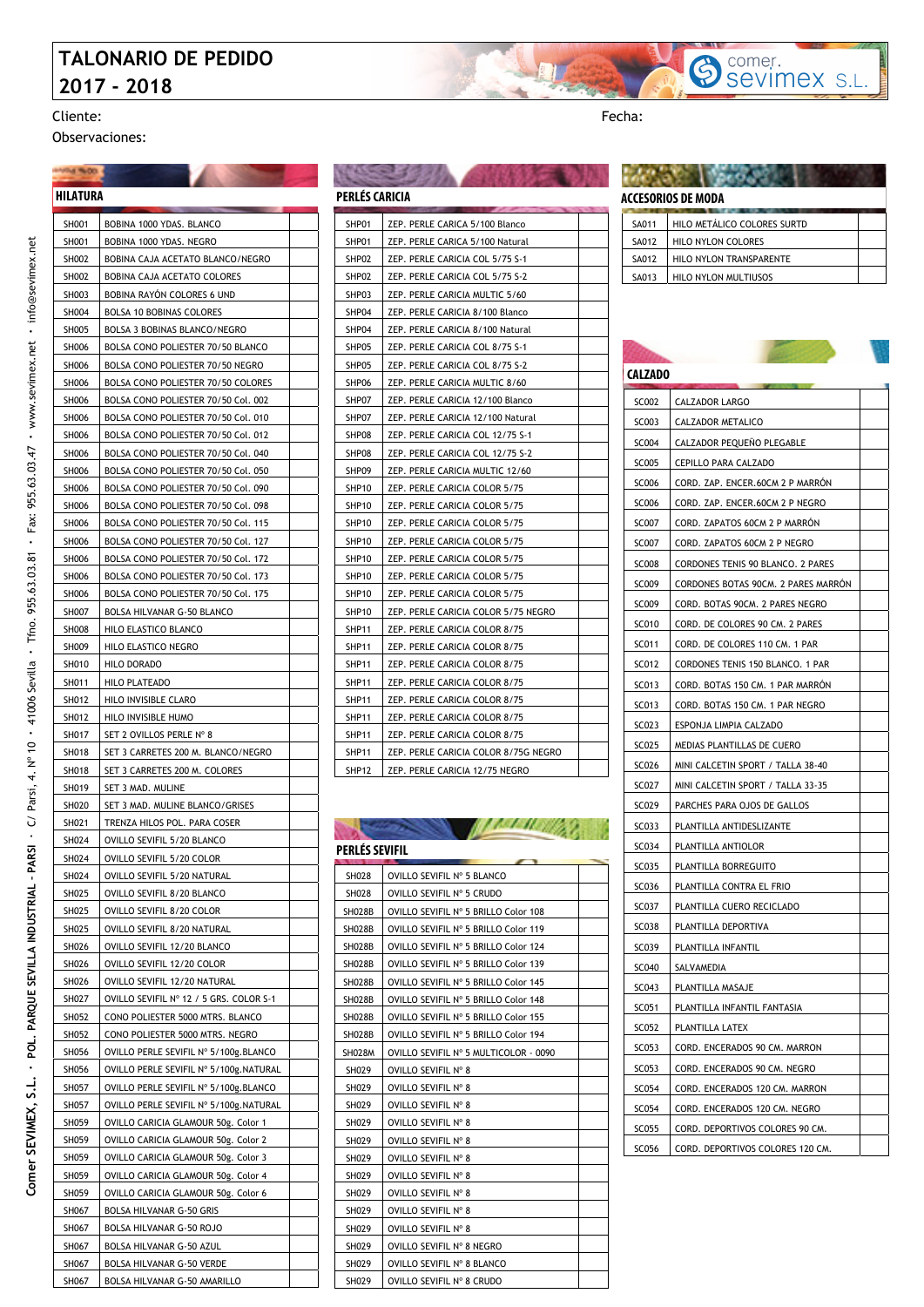## **TALONARIO DE PEDIDO**  2017 - 2018

**All Constitutions** 



Observaciones:

**NOV** 

#### **MERCERÍA 1/2**

| <b>MERCERIA 1/2</b>   |                                                              |  |                       |                                                 |
|-----------------------|--------------------------------------------------------------|--|-----------------------|-------------------------------------------------|
| SM001                 | ACEITADORA MAQUINA                                           |  | SM050                 | PARCHE TERMOADHESIVO JUVENIL SURT.              |
| <b>SM002</b>          | <b>ACERICO TOMATE</b>                                        |  | SM052                 | CODERAS-RODILL. 1 PAR Azul                      |
| <b>SM008</b>          | AGUJAS C .MANO KIT 24 UND                                    |  | SM052                 | CODERAS-RODILL. 1 PAR Gris                      |
| <b>SM009</b>          | AGUJAS C. MANO SURT. RUEDA 30 UND                            |  | SM052                 | CODERAS-RODILL. 1 PAR Infantil                  |
| SM010                 | AGUJAS MAQUINA ORO 5 UND 80                                  |  | SM052                 | CODERAS-RODILL. 1 PAR Jeans Claro               |
| SM010                 | AGUJAS MAQUINA ORO 5 UND 90                                  |  | SM052                 | CODERAS-RODILL. 1 PAR Jeans Oscuro              |
| SM010                 | AGUJAS MAQUINA ORO 5 UND 70/90                               |  | SM052                 | CODERAS-RODILL. 1 PAR Azul Marino               |
| SM011                 | AGUJAS RUEDA 30+RUEDA 32 ALFIL. COL.                         |  | SM052                 | CODERAS-RODILL. 1 PAR Negro                     |
| SM012                 | AGUJAS TRICOTAR 1 PAR/Nº 2                                   |  | SM052                 | CODERAS-RODILL. 1 PAR Rojo                      |
| SM012                 | AGUJAS TRICOTAR 1 PAR/Nº 3.5                                 |  | <b>SM052</b>          | CODERAS-RODILL, 1 PAR Verde                     |
| SM012                 | AGUJAS TRICOTAR 1 PAR/Nº 4                                   |  | SM053                 | CORCHETES Nº 1 36 UND NEGRO                     |
| SM012                 | AGUJAS TRICOTAR 1 PAR/Nº 5.5                                 |  | SM053                 | CORCHETES Nº 1 36 UND NIQUEL                    |
| SM012                 | AGUJAS TRICOTAR 1 PAR/Nº 7                                   |  | SM054                 | CORCHETES Nº 2 36 UND NEGRO                     |
| SM012                 | AGUJAS TRICOTAR 1 PAR/Nº 9                                   |  | SM054                 | CORCHETES Nº 2 36 UND NIQUEL                    |
| SM012                 | AGUJAS TRICOTAR 1 PAR/Nº 10                                  |  | SM055                 | COSTURERO PARA LABORES                          |
| SM012                 | AGUJAS TRICOTAR 1 PAR/Nº 12                                  |  | SM062                 | CREMALLERA 18CM. SURT. 5 UND                    |
| SM012                 | AGUJAS TRICOTAR 1 PAR/Nº 15                                  |  | SM063                 | CREMALLERA 20CM. BLANCO-NEGRO 5 UN              |
| SM012                 | AGUJAS TRICOTAR 1 PAR/Nº 20                                  |  | SM064                 | CREMALLERA 20CM. SURT. 5 UND                    |
| SM014                 | ALFILERES 25 UND LAGRIMA                                     |  | SM065                 | CREMALLERA INVISIBLE 2 UN                       |
| SM014                 | ALFILERES 25 UND PERLA                                       |  | SM066                 | CREMALLERA JEANS                                |
| SM015                 | ALFILERES 2 RUEDAS 32 U (PERLA/COL.)                         |  | SM067                 | DEDALES 3 UND                                   |
| SM016                 | ALFILERES CABEZA VIDRIO RUEDA 40 U.                          |  | SM068                 | <b>DESCOSEDOR</b>                               |
| SM017                 | ALFILERES COSTURA CAJA GRANEL                                |  | SM069                 | ELASTICO 1'8MM/5M BLANCO                        |
| SM018                 | ALFILERES COSTURA CAJA                                       |  | SM069                 | ELASTICO 1'8MM/5M NEGRO                         |
| SM019                 | ALFILERES LAGRIMA RUEDA 40 UND                               |  | <b>SM070</b>          | ELASTICO 3MM/5M BLANCO                          |
| <b>SM020</b><br>SM021 | ALFILERES PERLA NEGRO RUEDA 40 UND                           |  | <b>SM070</b><br>SM071 | ELASTICO 3MM/5M NEGRO                           |
| SM021                 | ALFILERES RUEDA 40 UND COLOR                                 |  | SM071                 | ELASTICO 6MM/5M BLANCO<br>ELASTICO 6MM/5M NEGRO |
| <b>SM022</b>          | ALFILERES RUEDA 40 UND PERLA<br>ANILLAS DE CORTINA 38 (8und) |  | SM072                 | ELASTICO 9MM/5M BLANCO                          |
| SM023                 | BASTIDOR REDONDO CON PIE                                     |  | SM072                 | ELASTICO 9MM/5M NEGRO                           |
| SM025                 | <b>BOLIGRAFO MARCAR PRENDAS</b>                              |  | SM073                 | ELASTICO 12MM/5M BLANCO                         |
| SM026                 | BOLSA GUARDA AGUJAS DE LABORES                               |  | SM073                 | ELASTICO 12MM/5M NEGRO                          |
| SM027                 | BOTONES BATA 17MM 8 UND                                      |  | SM074                 | ELASTICO 16MM/5M BLANCO                         |
| <b>SM028</b>          | BOTONES CAMISA 10 UND                                        |  | SM074                 | ELASTICO 16MM/5M NEGRO                          |
| SM029                 | BOTONES CAMISA COLORES SURTIDOS                              |  | <b>SM075</b>          | ELASTICO 22MM - PARA SLIP BLANCO.               |
| <b>SM030</b>          | BOTONES JEANS 3 UND                                          |  | <b>SM076</b>          | ELASTICO 25MM - PARA SLIP BLANCO                |
| SM031                 | BROCHES AUTOM. Nº0 36 UND NEGRO                              |  | <b>SM077</b>          | <b>ENHEBRADOR 3 UND</b>                         |
| SM031                 | BROCHES AUTOM. Nº0 36 UND NIQUEL                             |  | SM079                 | ETIQUETAS MARCAR PRENDAS SURTD.1                |
| SM032                 | BROCHES AUTOM. Nº1 36 UND NEGRO                              |  | SM080                 | GANCHILLO NIQUEL- ORO Nº 4                      |
| SM032                 | BROCHES AUTOM. Nº1 36 UND NIQUEL                             |  | <b>SM080</b>          | GANCHILLO NIQUEL- ORO Nº 6                      |
| SM033                 | BROCHES AUTOM. Nº2 24 UND NEGRO                              |  | <b>SM080</b>          | GANCHILLO NIQUEL- ORO Nº 8                      |
| SM033                 | BROCHES AUTOM. Nº2 24 UND NIQUEL                             |  | <b>SM080</b>          | GANCHILLO NIQUEL- ORO Nº 10                     |
| SM034                 | BROCHES INVISIBLES 12 UND                                    |  | <b>SM080</b>          | GANCHILLO NIQUEL- ORO Nº 12                     |
| SM035                 | CANILLAS 5 UND NIQUEL                                        |  | <b>SM080</b>          | AGUJAS DE GANCHILLO ALUMINIO Nº 2               |
| SM036                 | CENEFA DE PLÁSTICO                                           |  | <b>SM080</b>          | AGUJAS DE GANCHILLO ALUMINIO Nº 3               |
| SM037                 | CINTA ALG. 15/5M. 12 UNID BLANCO                             |  | <b>SM080</b>          | AGUJAS DE GANCHILLO ALUMINIO Nº 4               |
| SM037                 | CINTA ALG. 15/5M. 12 UNID NEGRO                              |  | <b>SM080</b>          | AGUJAS DE GANCHILLO ALUMINIO Nº 5               |
| SM038                 | CINTA BIES CL. SURTD. 18mm/2,5m                              |  | <b>SM080</b>          | AGUJAS DE GANCHILLO ALUMINIO Nº 6               |
| SM039                 | CINTA CIERRE COSER BLANCO                                    |  | <b>SM080</b>          | AGUJAS DE GANCHILLO ALUMINIO Nº 7               |
| SM039                 | CINTA CIERRE COSER NEGRO                                     |  | <b>SM080</b>          | AGUJAS DE GANCHILLO ALUMINIO Nº 8               |
| SM040                 | CINTA CIERRE PEGAR BLANCO                                    |  | <b>SM080</b>          | AGUJAS DE GANCHILLO ALUMINIO Nº 9               |
| SM040                 | CINTA CIERRE PEGAR NEGRO                                     |  | <b>SM080</b>          | AGUJAS DE GANCHILLO PASTA Nº 10                 |
| SM041                 | CINTA DOBLADILLO - FLIXELINA                                 |  | <b>SM080</b>          | AGUJAS DE GANCHILLO PASTA Nº 12                 |
| SM042                 | CINTA MAGICA DOBLADILLO, 19MM/4.6M                           |  | <b>SM080</b>          | AGUJAS DE GANCHILLO PASTA Nº 15                 |
| SM043                 | CINTA METRICA 2 UNID                                         |  | SM081                 | GUANTES BLANCO 1 PAR TALLA M                    |
| SM044                 | CINTA MÉTRICA RETRACTIL                                      |  | <b>SM085</b>          | HOMBRERAS BLANCAS                               |
| SM045                 | CINTA RASO 10 COLORES                                        |  | SM087                 | IMPERDIBLES 0                                   |
| SM046                 | CINTA RASO 15 COLORES                                        |  | <b>SM087</b>          | <b>IMPERDIBLES 1</b>                            |
| SM047                 | CINTA RASO 20 COLORES                                        |  | <b>SM087</b>          | IMPERDIBLES 2                                   |
| SM048                 | CINTA RASO 25 COLORES                                        |  | SM087                 | IMPERDIBLES 3                                   |

SM049 PARCHE TERMOADHESIVO INFANTIL SURT.

SM087 | IMPERDIBLES 4

| SM088        | IMPERDIBLES BEBE AZUL              |  |
|--------------|------------------------------------|--|
| SM088        | IMPERDIBLES BEBE ROSA              |  |
| SM089        | IMPERDIBLES SURT. NIQUEL-ORO       |  |
| SM090        | <b>IMPERDIBLES SURTIDOS 1</b>      |  |
| SM090        | <b>IMPERDIBLES SURTIDOS 2</b>      |  |
| SM090        | <b>IMPERDIBLES SURTIDOS 3</b>      |  |
| SM096        | KIT LABORES JUVENIL SURTIDO        |  |
| SM097        | LAPICES SASTRE 3 UND               |  |
| SM098        | LUPA MULTIUSOS                     |  |
| SM099        | MARCADORES DE PRENDAS 3 UND        |  |
| SM100        | PASA CINTAS                        |  |
| SM101        | PEINE QUITA BOLAS                  |  |
| SM103        | RULETA MARCAR                      |  |
| SM107        | TIJERA BORDAR 3.5" N° 2            |  |
| SM108        | TIJERA BORDAR 4"                   |  |
| SM109        | TIJERA COCINA 8"                   |  |
| SM110        | TIJERA COLEGIAL METRO              |  |
| SM111        | TIJERA COSTURA 5"                  |  |
| <b>SM112</b> | TIJERA DESCOSEDORA 5"              |  |
| SM113        | TIJERA PLEGABLE                    |  |
| SM114        | TIJERA USO DIARIO                  |  |
| SM115        | TIZAS SASTRE 2 UND                 |  |
| SM117        | HOMBRERAS NEGRAS                   |  |
| SM118        | CINTA DE BOLILLOS (ESTRECHA)       |  |
| SM119        | CINTA DE BOLILLOS (ANCHA)          |  |
| SM120        | PARCHES DE CROCHET (PEQUEÑOS)      |  |
| SM122        | APLIQUES DE CROCHET                |  |
| SM145        | KIT COSTURA                        |  |
| SM149        | CINTA RASO SURTIDAS                |  |
| SM154        | <b>BOLSA COSTURERO</b>             |  |
| SM169        | KIT DE COSTURA CON 12 BOBINAS      |  |
| SM173        | AGUJAS BORDAR ORO, 16 UND          |  |
| SM174        | AGUJAS C. MANO ORO, 16 UND         |  |
| SM175        | AGUJAS LANERAS ORO S/P 6 UND       |  |
| SM176        | AGUJAS VISTA CANSADA ORO, 5 UND    |  |
| <b>SM177</b> | ENROLLA HILOS                      |  |
| SM178        | AGUJA CIRCULAR DE 80 CM, Nº 2,5    |  |
| <b>SM178</b> | AGUJA CIRCULAR DE 80 CM, Nº 3      |  |
| <b>SM178</b> | AGUJA CIRCULAR DE 80 CM, Nº 3,5    |  |
| <b>SM178</b> | AGUJA CIRCULAR DE 80 CM, Nº 4      |  |
| SM178        | AGUJA CIRCULAR DE 80 CM, Nº 4,5    |  |
| SM181        | GUARDA PUNTO DE PLÁSTICO           |  |
| <b>SM182</b> | AGUJAS PARA TRENZAS                |  |
| <b>SM183</b> | AGUJAS DE PLÁSTICO PARA NIÑOS      |  |
| SM185        | PROTECTOR AGUJAS DE TRICOTAR       |  |
| SM186        | <b>GUARDA PUNTOS MEDIANO</b>       |  |
| SM186        | <b>GUARDA PUNTOS PEQUEÑO</b>       |  |
| SM189        | TELAR POM POM DE LABORES MOD. I    |  |
| SM189        | TELAR POM POM DE LABORES MOD. II   |  |
| SM194        | BASTIDOR DE MADERA 4 - 9 CM        |  |
| SM194        | BASTIDOR DE MADERA 5 - 12 CM       |  |
| SM194        | BASTIDOR DE MADERA 6 - 15 CM       |  |
| SM194        | BASTIDOR DE MADERA 8 - 19 CM       |  |
| SM194        | BASTIDOR DE MADERA 10 - 25 CM      |  |
| SM194        | BASTIDOR DE MADERA 12 - 29 CM      |  |
| SM199        | CAJA GUARDAAGUJAS                  |  |
| SM200        | CAJA DE COSTURA PEQUEÑA            |  |
| SM200        | CAJA DE COSTURA MEDIANA            |  |
| SM200        | CAJA DE COSTURA GRANDE             |  |
| SM200        | SET DE 3 CAJAS DE COSTURA DE LATÓN |  |
| SM206        | ELÁSTICO BLANCO DE 15CM CON OJALES |  |
|              |                                    |  |

Sevimex S.L.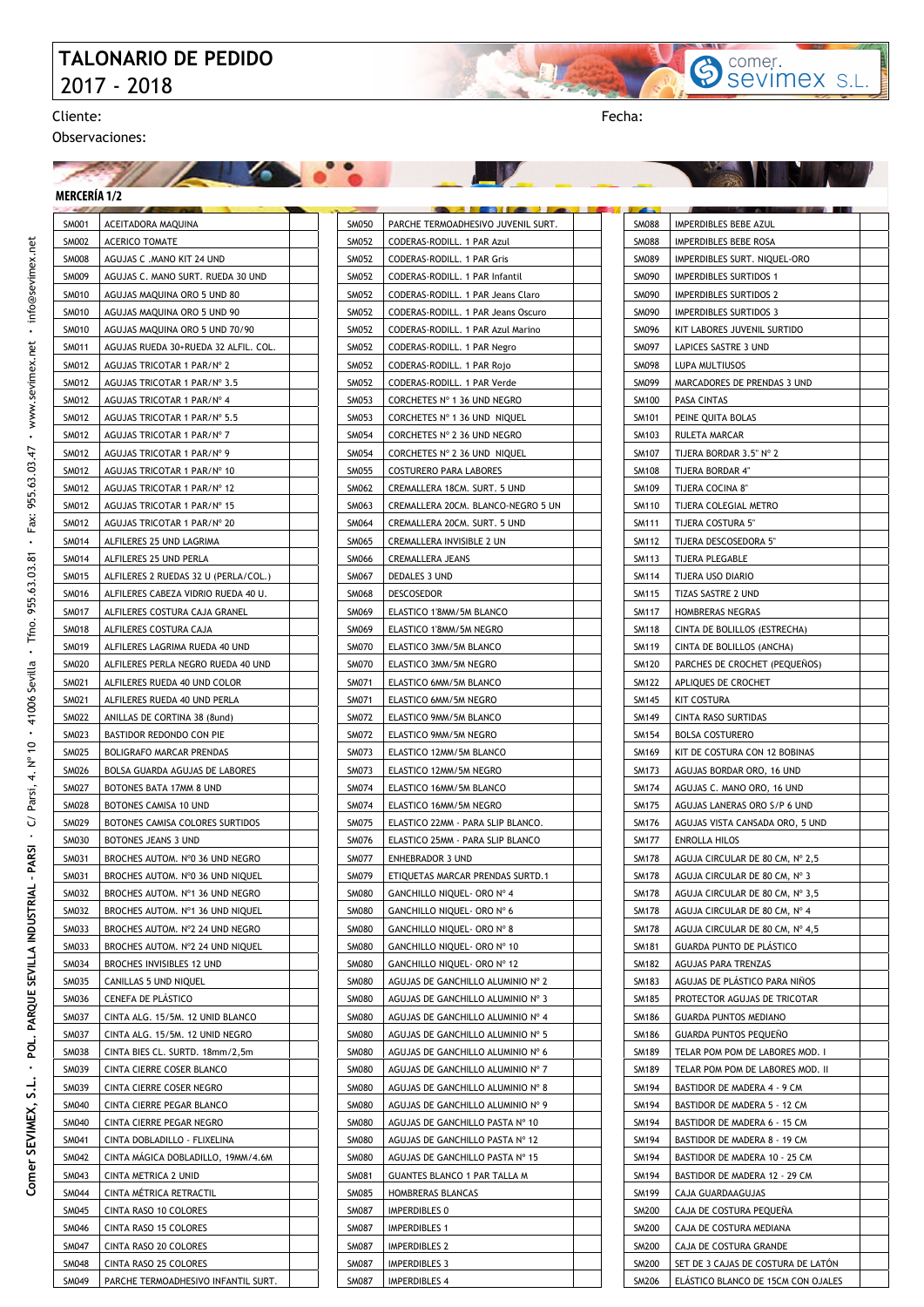## **TALONARIO DE PEDIDO 2017 - 2018**

z,

Cliente: Fecha:

Observaciones:

#### $\sqrt{2}$ **MERCERÍA 2/2**

| <b>SM206</b> | ELÁSTICO NEGRO DE 15CM CON OJALES |  |
|--------------|-----------------------------------|--|
| <b>SM207</b> | ELÁSTICO DE COLORES               |  |
| <b>SM208</b> | HILO EXTRAFUERTE                  |  |
| SM209        | <b>CREMALLERAS 30 CM</b>          |  |
| SM209        | <b>CREMALLERAS 40 CM</b>          |  |
| SM209        | <b>CREMALLERAS 60 CM</b>          |  |
| SM209        | <b>CREMALLERAS 80 CM</b>          |  |
| <b>SM212</b> | DEDÁDELS DE PLÁSTICO              |  |
| SM213        | TIJERAS METLICAS 6"               |  |
| SM215        | BOLSA GUARDA AGUJAS FANTASÍA      |  |
| SM216        | CAJA GUARDA-AGUJAS CROCHET        |  |
| SM217        | TIJERAS METLICAS 5"               |  |
| <b>SM218</b> | TIJERAS METLICAS 7"               |  |
| <b>SM219</b> | TIJERAS METLICAS 8"               |  |
| <b>SM221</b> | <b>BASES DE CORTE A4</b>          |  |
| <b>SM222</b> | <b>BASES DE CORTE A3</b>          |  |
| <b>SM223</b> | CÚTTERS 3 CM                      |  |
| SM224        | AGUJAS DE GANCHILLO EN BAMBÚ 9MM  |  |
| <b>SM224</b> | AGUJAS DE GANCHILLO EN BAMBÚ 10MM |  |
| <b>SM224</b> | AGUJAS DE GANCHILLO EN BAMBÚ 12MM |  |
| <b>SM225</b> | AGUJAS THE TRICOTAR EN BAMBÚ 9MM  |  |
| <b>SM225</b> | AGUJAS THE TRICOTAR EN BAMBU 10MM |  |
| <b>SM225</b> | AGUJAS THE TRICOTAR EN BAMBÚ 12MM |  |
| <b>SM226</b> | AGUJAS DE GANCHILLO-TRICOT 4MM    |  |
| SM226        | AGUJAS DE GANCHILLO-TRICOT 6MM    |  |

| <b>SM227</b> | AGUJAS DE GANCH. MANGO PLÁST. 5,5 MM |
|--------------|--------------------------------------|
| <b>SM227</b> | AGUJAS DE GANCH, MANGO PLÁST, 7 MM   |
| <b>SM227</b> | AGUJAS DE GANCH. MANGO DE TPR. 6 MM  |
| <b>SM229</b> | SET DE TELARES CIRCULARES            |
| <b>SM229</b> | SET DE TELARES RECTANGULARES         |
| SM230        | TIJERAS INFANTILES PARA LABORES Nº 1 |
| SM233        | SURTIDO BOTONES FANTASÍA Nº 3        |
| SM233        | SURTIDO BOTONES FANTASÍA Nº 4        |
| SM235        | OJOS PEQUEÑOS                        |
| SM235        | <b>OJOS MEDIANOS</b>                 |
| SM235        | <b>OJOS GRANDES</b>                  |
| SM235        | <b>OJOS SURTIDOS</b>                 |
| SM235        | <b>OJOS SURTIDOS COLORES</b>         |
| SM236        | POM POM PEOUENOS                     |
| SM236        | POM POM MEDIANOS                     |
| SM236        | POM POM GRANDES                      |
| SM236        | <b>POM POM SURTIDOS</b>              |
| SM236        | POM POM FANTASÍA                     |
| <b>SM238</b> | TELAS PARA MANUALIDADES SURTIDO Nº 1 |
| <b>SM238</b> | TELAS PARA MANUALIDADES SURTIDO Nº 2 |
| <b>SM238</b> | TELAS PARA MANUALIDADES SURTIDO Nº 3 |
| <b>SM238</b> | TELAS PARA MANUALIDADES SURTIDO Nº 4 |
| SM239        | <b>GOMA EVA CLÁSICA A4</b>           |
| SM239        | GOMA EVA CLÁSICA A4 ADHESIVA         |
| <b>SM242</b> | GOMA EVA CLÁSICA A3                  |
|              |                                      |

| SM245        | FIELTRO CLÁSICO A3                      |  |
|--------------|-----------------------------------------|--|
| <b>SM248</b> | CARRETES PARA LABORES Nº 3              |  |
| <b>SM248</b> | CARRETES PARA LABORES Nº 4              |  |
| SM248        | CARRETES PARA LABORES Nº 6              |  |
| <b>SM248</b> | CARRETES PARA LABORES Nº 7              |  |
| <b>SM248</b> | CARRETES PARA LABORES Nº 8              |  |
| <b>SM258</b> | <b>COSTURERO CREATIVE MOD. A</b>        |  |
| SM259        | <b>COSTURERO CREATIVE MOD. B</b>        |  |
| SM260        | COSTURERO CREATIVE TAPESTRY MOD.A       |  |
| SM261        | BOLSA COSTURA TAPESTRY MOD. A           |  |
| SM263-01     | BASTIDOR PLÁSTICO RECTANG. 45,8 CM      |  |
| SM263-02     | BASTIDOR PLÁSTICO RECTANG. 35,5 CM      |  |
| SM263-03     | BASTIDOR PLÁSTICO RECTANG. 25,7 CM      |  |
| SM263-04     | BASTIDOR PLÁSTICO CIRCULAR 24 CM        |  |
| SM263-05     | <b>BASTIDOR PLÁSTICO CIRCULAR 19 CM</b> |  |
| SM263-06     | <b>BASTIDOR PLÁSTICO CIRCULAR 14 CM</b> |  |
| SM264-01     | AGUJAS TRICOTAR CIRCULAR 80 CM Nº 6     |  |
| SM264-02     | AGUJAS TRICOTAR CIRCULAR 80 CM Nº 7     |  |
| SM264-03     | AGUJAS TRICOTAR CIRCULAR 80 CM Nº 8     |  |
| SM265-01     | AGUJA DE DOBLE PUNTA 20 CM Nº 2,5       |  |
| SM265-02     | AGUJA DE DOBLE PUNTA 20 CM Nº 3,2       |  |
| SM265-03     | AGUJA DE DOBLE PUNTA 20 CM Nº 3,5       |  |
| SM265-04     | AGUJA DE DOBLE PUNTA 20 CM Nº 4         |  |
| SM266-01     | AGUJA GANCH.TUNECINA AL.35CM Nº5,5      |  |

Sevimex S.L.

**John** 

#### SE001 EXP. GIRALDA 168/100/10 SE002 | EXP. GIRALDA PEQUEÑO 40/100/12 SE004 EXP. MAD. MOULINE RUBI PEQUEÑO 36/10 SE005 EXP. OVILLO RUBI 120/5/5 SE006 EXP. OVILLO RUBI PEQUEÑO 54/5/5 SE008 EXPOSITOR SH80 SE010 EXPOSITOR SH40 SE011 EXPOSITOR SM80 SE012 EXPOSITOR SM40 SE042 | EXPOSITOR DE 80 ZEPELINES Y OVILLOS SE043 EXPOSITOR CARTON DE 20 ZEPELINES **EXPOSITORES**